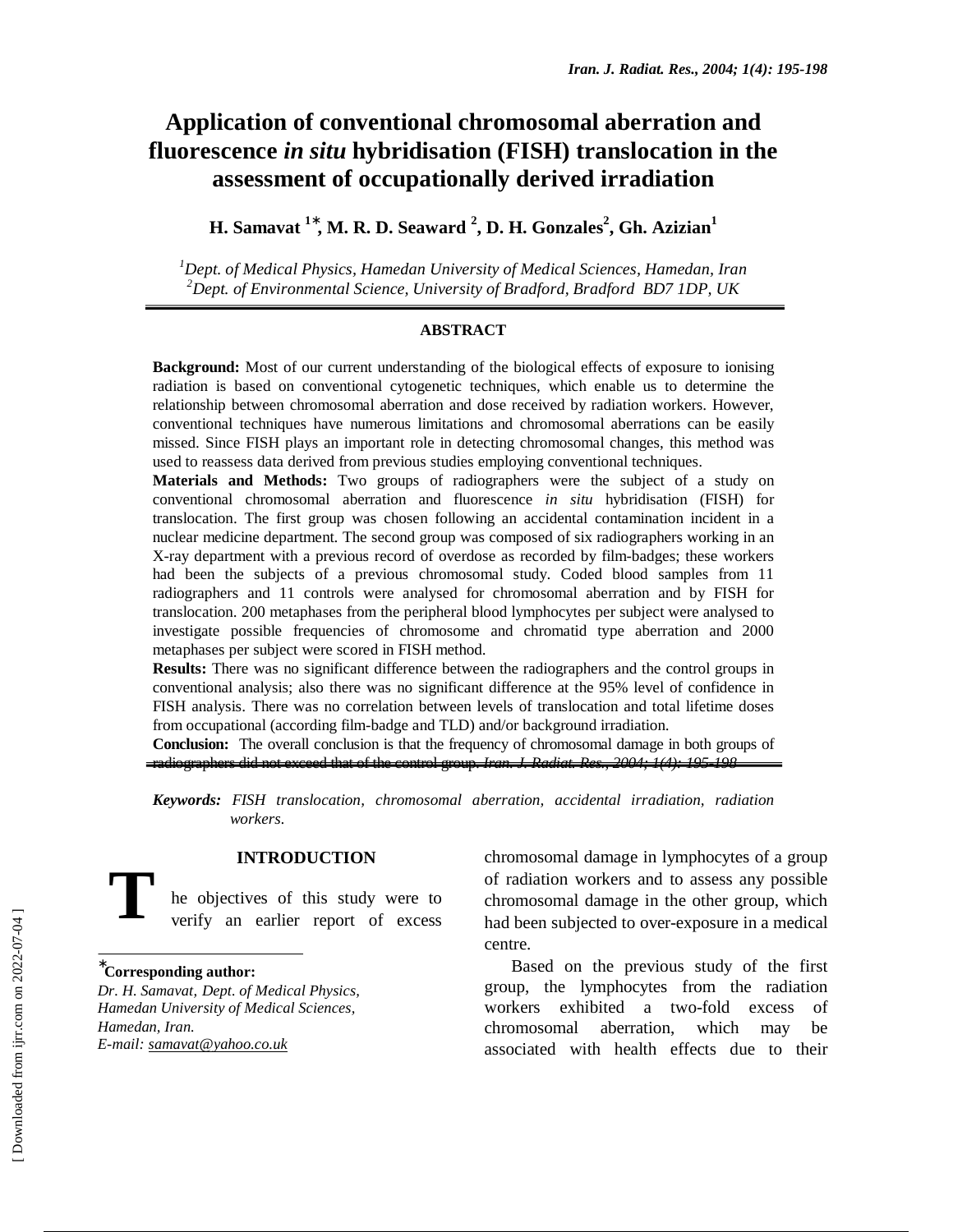exposure to radiation. This study reassesses the previous work and compares the results of both conventional and FISH method in any possible chromosomal damage in two groups of radiation workers and a control group.

#### **MATERIALS AND METHODS**

Conventional chromosomal aberration and FISH analyses were carried out in two groups of radiographers suspected of receiving high levels of radiation during their work. A group of 5 (4 radiographers and a member of the cleaning staff) working in a nuclear medicine department were accidentally exposed to  $350$  mCi<sup>99m</sup>Tc for 7 hours. The second group of 6 radiographers worked in an X-ray department with a previous record of overdose as determined by film-badges: during a 4-month period their dosage was from 85 to 170 mSv, compared with the estimated lifetime background doses was about 120 mSv using the method applied by Reza-Nejad (2000).

Radiation workers were individually matched with controls. The controls were the same age  $(\pm$ 2 years), sex, with similar smoking habits and preferably the same social class and ethnicity; they were not currently taking medication, having good health histories with no excessive diagnostic radiology, and had not been exposed to organic solvents, pesticides and petroleum products at work or home (table 1).

Using standard techniques, 15 ml venous blood was drawn into heparinized tubes and transported in cooling packs to the laboratory; the samples were coded and refrigerated, and culture established after 24 hours. To culture lymphocytes, 0.5 ml whole blood was added to 4.5 ml of RPMI 1640 (Sigma) containing 15% fetal calf serum (Sigma) and 0.1 ml phytohaemaglutinin (PHA) M (Sigma). All cultures were incubated at 37ºC for 48 h.

Three hours prior to harvesting, colchicine was added at a final concentration of 0.2 µg/ml. After hypotonic treatment with 0.075 mol/ l KCl for 10 min, the lymphocytes were fixed in a mixture of 3 methanol: 1 acetic acid and then transferred onto glass slides (IAEA 1986).

After staining with 4% Giemsa (Merck) solution, 100 mitoses were analysed for each sample. Lesions were classified according to the International System of Cytogenetic Nomenclature for Acquired Chromosome Aberrations (ICSN 1985, Sorsa 1990).

| Pair no.                 |             | 2       | 3  | $\overline{4}$ |     | 6  | ⇁  | 8       | Q   | 10 | 11 |    |  |  |
|--------------------------|-------------|---------|----|----------------|-----|----|----|---------|-----|----|----|----|--|--|
| Age $(y)$                | Radiographe | Group 1 |    |                |     |    |    | Group 2 |     |    |    |    |  |  |
|                          | r           | 39      | 42 | 38             | 29  | 41 | 43 | 39      | 50  | 48 | 44 | 38 |  |  |
|                          | Control     | 40      | 41 | 37             | 28  | 41 | 44 | 41      | 51  | 47 | 43 | 39 |  |  |
| Smoking                  | yes         | yes     | no | no             | yes | no | no | yes     | yes | ex | no |    |  |  |
| Working (y) radiographer |             | 16      | 18 | 14             | 8   | 17 | 18 | 16      | 30  | 25 | 23 | 17 |  |  |

**Table 1.** Details of matched pairs of two radiographer groups with control group.

2000 metaphases per subject were stained by FISH method. Chromosomes 1, 2 and 4 were painted with orange spectrum and counterstained with diamidino-2-phenylindole (DAPI). A pancentromere probe was not routinely used but occasionally applied later if problems were encountered for particular slides in resolving centromeres with DAPI stain. Spreads were

accepted for scoring if some painted material seemed to be absent provided centromeric material of chromosomes 1, 2 and 4 were present. All aberrations involving the painted chromosomes were recorded and categorised as shown in table 2. Simple one-way and two-way translocations were recorded separately. For the one-way types  $t(Ab)$  and  $t(Ba)$  respectively, the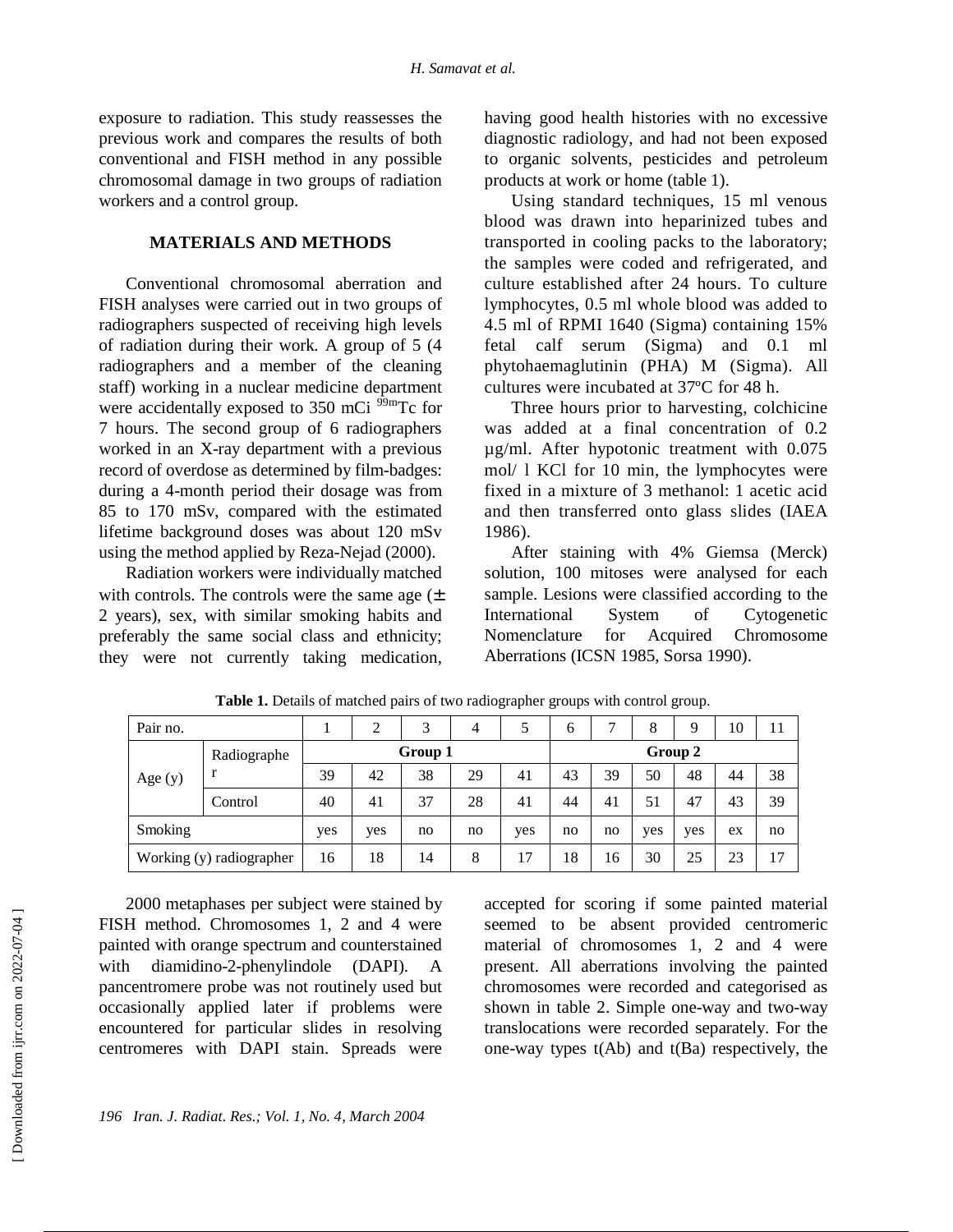presence of an accompanying foreshortened painted chromosome, (B), or an acentric, (b), were also noted. The FISH protocol used was according to Rooney (2001) and Dear (1997).

### **RESULTS AND DISCUSSION**

In table 2 the results of scoring 200 metaphases from each person are shown. There is no significant difference in dicentric between radiographers and controls. No centric rings were observed. The total dicentric for radiographer and controls are 10 and 8 respectively. Although chromatid aberrations in blood lymphocytes are not normally considered to reflect exposure to radiation, they have been included in table 2. The number of chromatid gaps shows the greatest variability, but some of these are probably artefacts and not true aberration (Savage 1976). Table 2 also lists the FISH analysis results. The total translocation for radiographers and controls are 83 and 63 respectively.

**Table 2.** Conventional Giemsa-stained aberration scored in 200 cells and aberration involving painted chromosome scored in 2000 cells in radiographers and controls.

| Pair and<br>group no. |       | Radiographers  |                |     | <b>Controls</b> |                       |               | Two-way<br>translocation |                | One-way translocation |                |          |          |  |
|-----------------------|-------|----------------|----------------|-----|-----------------|-----------------------|---------------|--------------------------|----------------|-----------------------|----------------|----------|----------|--|
|                       |       | Dic.           | Chd. Ab.       | Gap | Dic.            | Chd. Ab.              | Gap           | RG.                      | Con.           | t(Ab)                 |                | t(Ba)    |          |  |
|                       |       |                |                |     |                 |                       |               |                          |                | RG.                   | Con.           | RG.      | Con.     |  |
|                       |       | 1              |                | 9   | $\Omega$        | $\theta$              | 8             | 3                        | $\overline{2}$ | $\mathbf{1}$          | $\Omega$       | $\theta$ | $\theta$ |  |
|                       | 2     | 1              | 2              | 12  | $\theta$        |                       | 9             | 5                        | 5              |                       | $\Omega$       | 0        |          |  |
|                       | 3     | $\Omega$       |                | 11  | 1               |                       | 11            | 3                        | 3              | 2                     |                | 0        |          |  |
|                       | 4     | $\theta$       | $\theta$       | 6   | 1               | 0                     | 8             | 3                        | $\overline{c}$ | $\theta$              |                | 3        | 0        |  |
|                       | 5     | 2              | 2              | 12  | 2               | $\overline{c}$        | 12            | 5                        | 5              | 1                     | 3              | 0        | 2        |  |
| 2                     | 6     | 1              | $\overline{c}$ | 8   | $\overline{0}$  | $\theta$              | 6             | 4                        | $\overline{c}$ | $\overline{2}$        |                | 2        | 0        |  |
|                       | 7     | $\theta$       | $\Omega$       | 5   | 1               |                       | 6             | 5                        | 4              | $\theta$              | 1.             |          |          |  |
|                       | 8     | $\overline{2}$ |                | 12  | 1               | $\mathfrak{D}$        | $\mathcal{I}$ | 11                       | 6              | 3                     | $\overline{c}$ | 0        |          |  |
|                       | 9     | $\overline{2}$ | 3              | 14  | $\theta$        |                       | 6             | $\mathcal{I}$            | 6              | 4                     | 3              | 4        |          |  |
|                       | 10    | 1              | $\theta$       | 7   | 1               | $\Omega$              | 4             | 4                        | 3              | $\overline{2}$        | 2              |          | 0        |  |
|                       | 11    | $\Omega$       | $\overline{c}$ | 9   | 1               |                       | 8             | 5                        | 3              | 1                     | $\overline{0}$ | 0        |          |  |
|                       | Total | 10             | *<br>14        | 105 | 8               | $***$<br>$\mathbf{Q}$ | 85            | 55                       | 41             | 17                    | 14             | 11       | 8        |  |

Dic= Dicentric, Chd. Ab.= Chromatid aberration, RG.=Radiographer, Con.=Control,

∗ Comprising 4 isogaps, 8 breaks, 2 exchanges

∗∗Comprising 3 isogaps, 5 breaks, 1 exchange

The frequency of unstable aberration of the chromosome and chromatid type stained by the conventional Giemsa method were indistinguishable between the two radiographer groups and also the control group. In analysing by the FISH technique there was no significant difference at the 95% level of confidence. The overall conclusion is that any difference that might exist between radiographers and controls has not been detected by this scoring.

#### **REFERENCES**

Dear P.H. (1997). Genome Mapping: A Practical Approach. *IRL, Oxford.* 

IAEA (1986). Biological dosimetery: chromosome aberrations analysis for dose

*Iran. J. Radiat. Res.; Vol. 1, No. 4, March 2004 197*